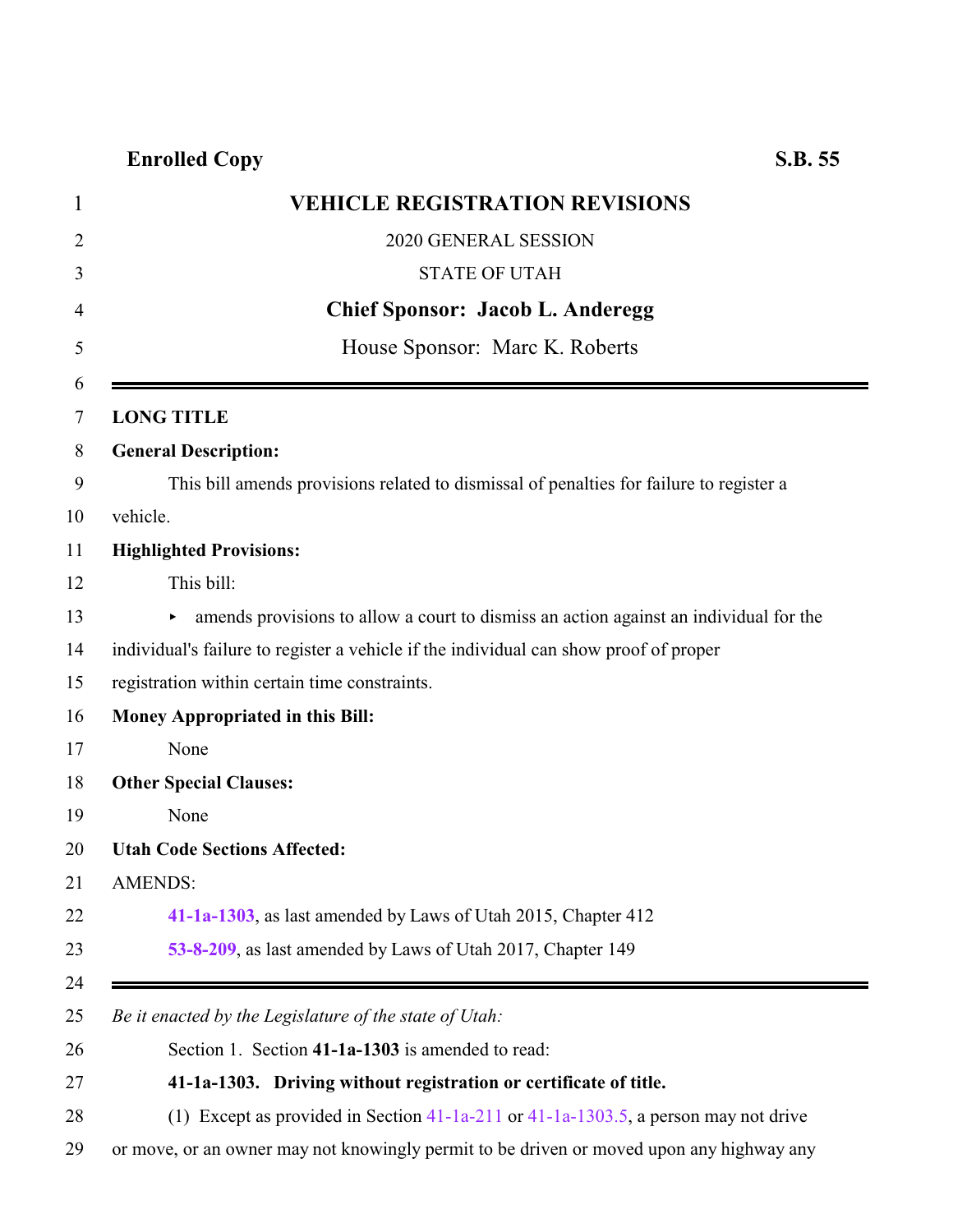<span id="page-1-0"></span>**S.B. 55 Enrolled Copy**

| 30 | vehicle of a type required to be registered in this state:                                      |
|----|-------------------------------------------------------------------------------------------------|
| 31 | (a) that is not properly registered or for which a certificate of title has not been issued     |
| 32 | or applied for; or                                                                              |
| 33 | (b) for which the required fee has not been paid.                                               |
| 34 | (2) [A] Subject to Subsection $53-8-209(3)$ , a violation of this section is an infraction.     |
| 35 | Section 2. Section 53-8-209 is amended to read:                                                 |
| 36 | 53-8-209. Inspection by officers -- Certificate of inspection.                                  |
| 37 | (1) A peace officer may stop, inspect, and test a vehicle at any time upon reasonable           |
| 38 | cause to believe that:                                                                          |
| 39 | (a) a vehicle is unsafe or not equipped as required by law; or                                  |
| 40 | (b) the vehicle's equipment is not in proper adjustment or repair.                              |
| 41 | $(2)$ (a) (i) If a vehicle is found to be in unsafe condition or any required part or           |
| 42 | equipment is not present or is not in proper repair and adjustment, the officer may give a      |
| 43 | written notice to the driver and shall send a copy to the division.                             |
| 44 | (ii) The notice shall:                                                                          |
| 45 | (A) require that the vehicle be placed in safe condition and the vehicle's equipment in         |
| 46 | proper repair and adjustment;                                                                   |
| 47 | (B) specify the repairs and adjustments needed; and                                             |
| 48 | (C) require that a safety inspection certificate be obtained within five days.                  |
| 49 | (b) If a vehicle is, in the reasonable judgment of the peace officer, hazardous to              |
| 50 | operate, the peace officer may require that the vehicle:                                        |
| 51 | (i) not be operated under its own power; or                                                     |
| 52 | (ii) be driven to the nearest garage or other place of safety.                                  |
| 53 | (c) (i) If the owner or driver does not comply with the notice requirements and secure a        |
| 54 | safety inspection certificate within five days, the vehicle may not be operated on the highways |
| 55 | of this state.                                                                                  |
| 56 | (ii) A violation of Subsection $(2)(c)(i)$ is an infraction.                                    |
| 57 | (3) An owner or driver of a vehicle is not guilty of an infraction and is not required to       |